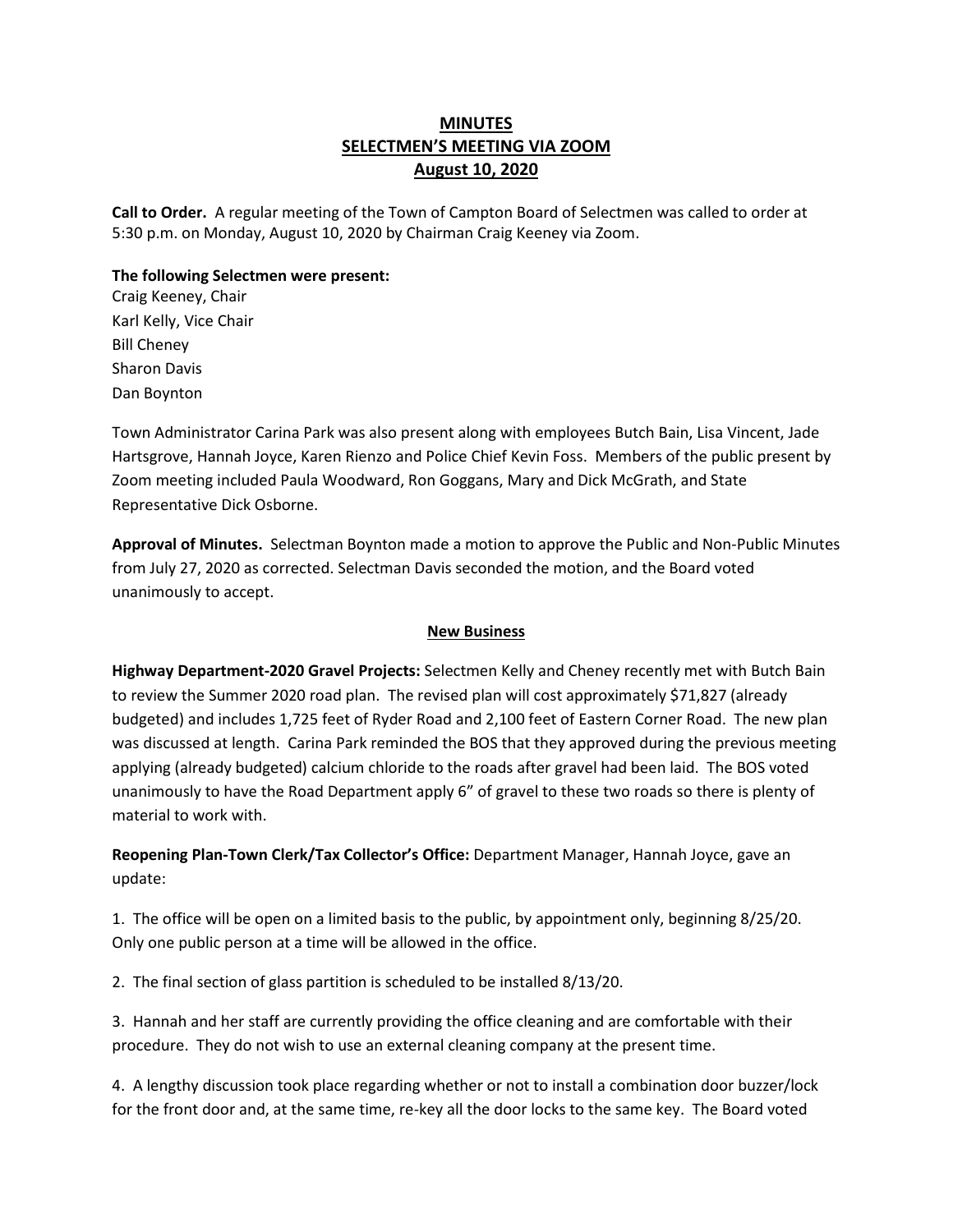unanimously to have the combination door buzzer/lock installed due to safety reasons - the buzzer allows office staff to lock/unlock the door while they remain behind their counter.

**2020 Elections-Voter Set-Up Plan:** A lengthy discussion took place regarding polling locations of upcoming primary and general elections. Selectman Davis made a motion to hold the primary election (9/8/20) at the Municipal Building community room and the General election (11/3/20) at the school. Selectman Boynton seconded and the BOS agreed unanimously.

## **Old Business**

-none-

## **Correspondence**

**DOT funding:** Carina Park reported that the full Highway Block Grant funding for 2020-2021 was approved.

**White Mountain Way Road Agreement:** The Forest Service historically provides road maintenance for White Mountain Way but the previous agreement expired in April 2020. A new agreement was sent by the Forest Service that contains no major changes. Selectman Davis made a motion to approve the new agreement and, seconded by Selectman Boynton. The BOS voted unanimously to approve.

**NH Fish and Game "Trout Unlimited":** Selectman Boynton stated that Ben Nugent is interested in applying for a grant to replace a couple of culverts to assist the upstream movement of native brook trout. The project won't necessarily be a cost to the town although some assistance in culvert placement would be appreciated. Mr. Nugent has requested a letter of support from Campton. Selectman Davis asked about the timeline of the project and requested a Fall placement as opposed to Summer so as to minimize the potential impact this installation might have on local businesses. Selectman Boynton will have a further discussion with Mr. Nugent and get this information to the BOS.

**Fines:** Carina Park stated that the 2019 revision of the Traffic and Parking Ordinance was never formalized. Police Chief Foss is going to review the town ordinance and compare it against the NH Uniform Fine Schedule to ensure alignment.

On a related note, Chief Foss stated that he had a conversation with a State official regarding installation of permanent "no parking" signs on both sides of Blair Bridge. The State will be able to install the signs as early as next week. The BOS voted unanimously to approve placement of the permanent signs.

#### **Committee Updates**

**Transfer Station:** There are two sub-committees related to this topic. One is the Advisory Committee which deals with day-to-day operations. The other is the Intergovernmental Agreement. Selectmen Keeney and Boynton are on both. They, with the assistance of Carina Park, will draft revisions to Intergovernmental Agreement similar to that for the Fire Department.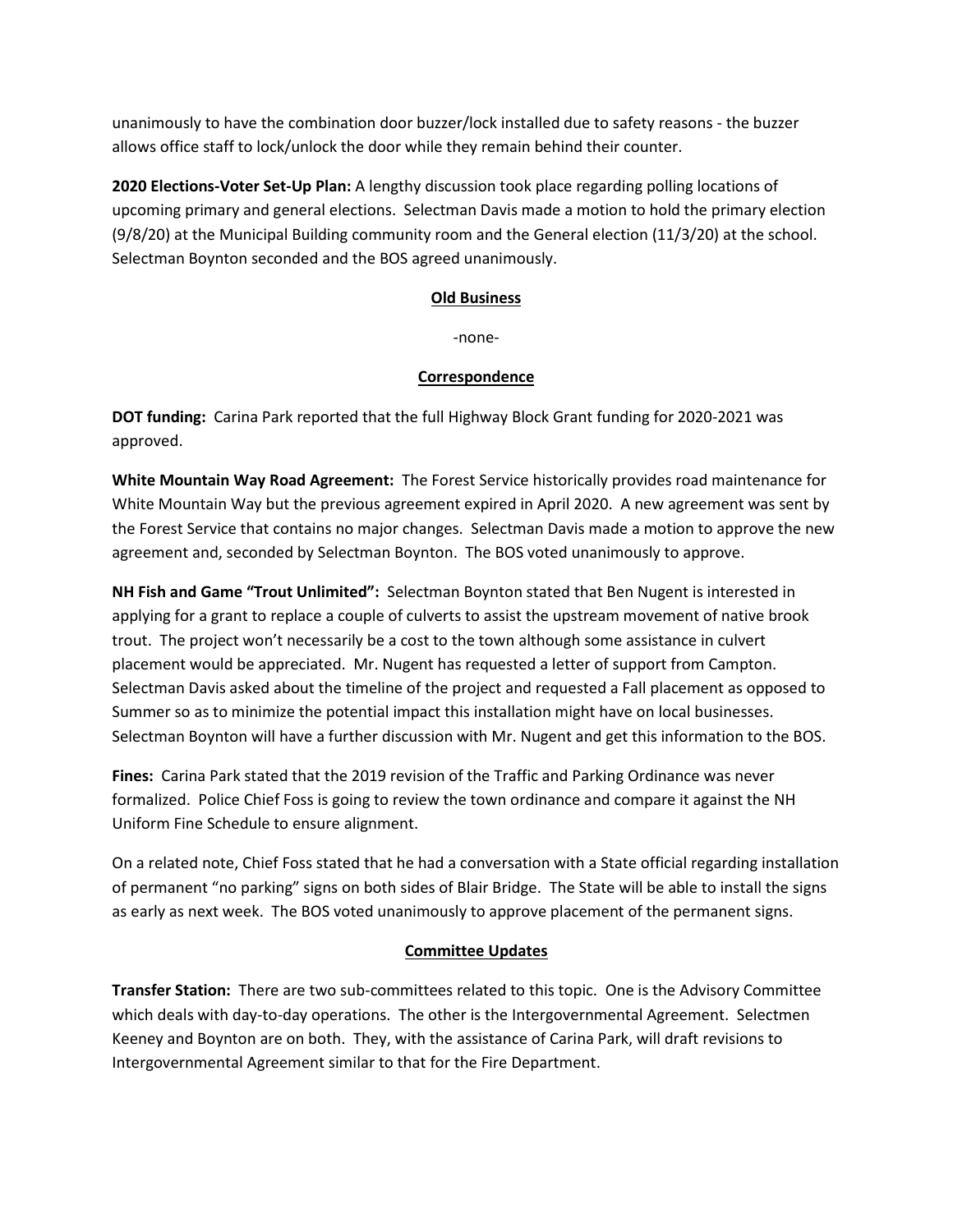Campton Municipal complex driveway entrance repair: Selectmen Kelly and Cheney met with Butch Bain to discuss correcting the water runoff problem at the driveway entrance. Initial discussions with Bryant Paving and GMI resulted in two different correction plans. Selectmen Kelly and Cheney and Butch Bain will have more detailed discussions to determine which plan is the best one.

## **Board Concerns and Directives**

**Dan Boynton** – none stated.

**Bill Cheney** – stated that the Puckerbrush project will be completed this Friday. Selectman Cheney stated that he had heard about a possible new subdivision application but Carina Park said none had come to the office.

**Sharon Davis** – received a call from Campton Garden Club president Carol Lenahan. The Garden Club would like to plant a \$325 Weeping White Spruce at the town complex entrance. The tree would be decorated during the holidays by the Garden Club instead of trying to support a cut tree. Jane Hilliard has offered to plant the tree at no cost. Selectmen Cheney and Kelly will ascertain best location for placement.

On another Garden Club note, Carol Lenahan will facilitate ordering the approved "no littering" signs.

**Craig Keeney** – raised whether or not the next BOS should be held in person. Four of five Selectmen preferred meeting remotely at the present time. It was agreed that the next meeting will be conducted remotely with a hope to hold the first meeting in September in person (to be decided later).

**Karl Kelly** – none stated.

## **Privilege of the Floor**

Hannah Joyce asked for clarification on whether or not the combination buzzer/lock is to be installed at the town clerk's office. It was pointed out that a vote of approval had already been taken earlier in the meeting. However, Selectman Kelly made a motion to have the combination buzzer/lock installed. Selectman Davis seconded the motion and the BOS approved unanimously.

In Public Session a motion was made to go into Non-Public Session under RSA 91-A: 3, II (a). The motion was seconded and with a roll call vote: aye; Selectman Davis, aye; Selectman Kelly, aye; Selectman Cheney, aye; Selectman Boynton, aye. The Board came out of non-public at 7:10pm.

-----

In Public Session a motion was made to go into Non-Public Session under RSA 91-A: 3, II (a). The motion was seconded and with a roll call vote: aye; Selectman Davis, aye; Selectman Kelly, aye; Selectman Cheney, aye; Selectman Boynton, aye. The Board came out of non-public at 7:45pm.

Selectman Kelly motions to seal the minutes of the preceding Non-public session held in accordance with RSA 91-A: 3, II (a). Selectman Davis seconds the motion and with a roll call vote: Selectman Davis,